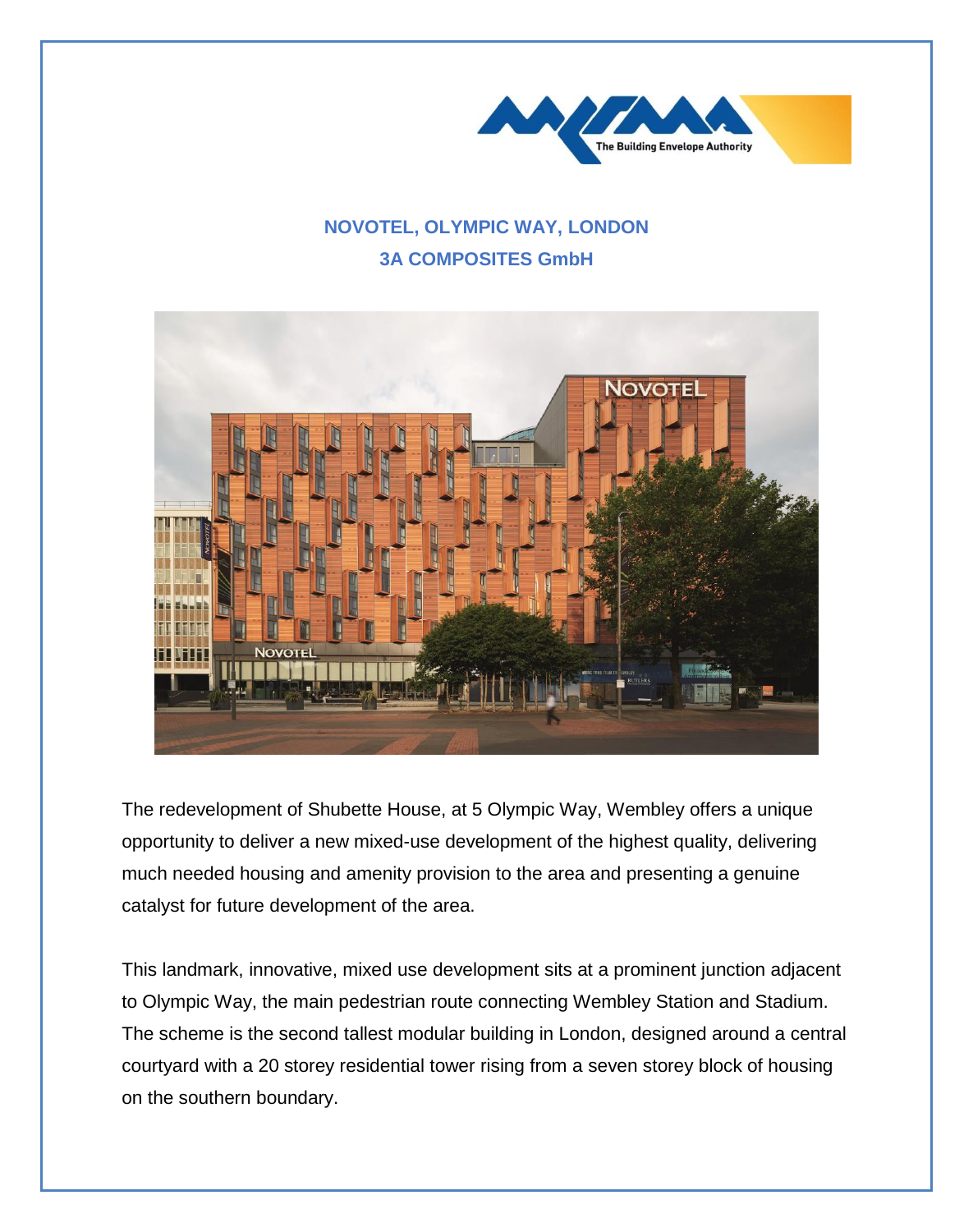To the west, fronting Olympic Way, is a 12 storey block with retail and a 237-room hotel. A lower four storey wing returns along the northern boundary to complete the central courtyard.

Constructed in an L-shape, the buildings are divided into a hospitality and residential space, although there is additional space for commercial and leisure activities at the ground level. Affordable housing solutions company, Network Housing Group, owns the residential portion of the building. The hotel, facing Olympic Way, is owned by international hospitality chain Novotel.

In 1999 planning was granted to demolish the former clothing warehouse and replace it with a large hotel development. This was subsequently deemed unviable and the client approached architects HTA to design a new mixed use, residential led scheme. After a year of collaboration with Brent Council the development was presented to the GLA in May 2008 and again in October 2008, where it was positively received. The planning application was submitted in late 2008 with permission granted in June 2009.



Aside from its innovative volumetric construction credentials, the project was significant because as a key first piece of the masterplan to be delivered it set the standard for the regeneration of Olympic Way.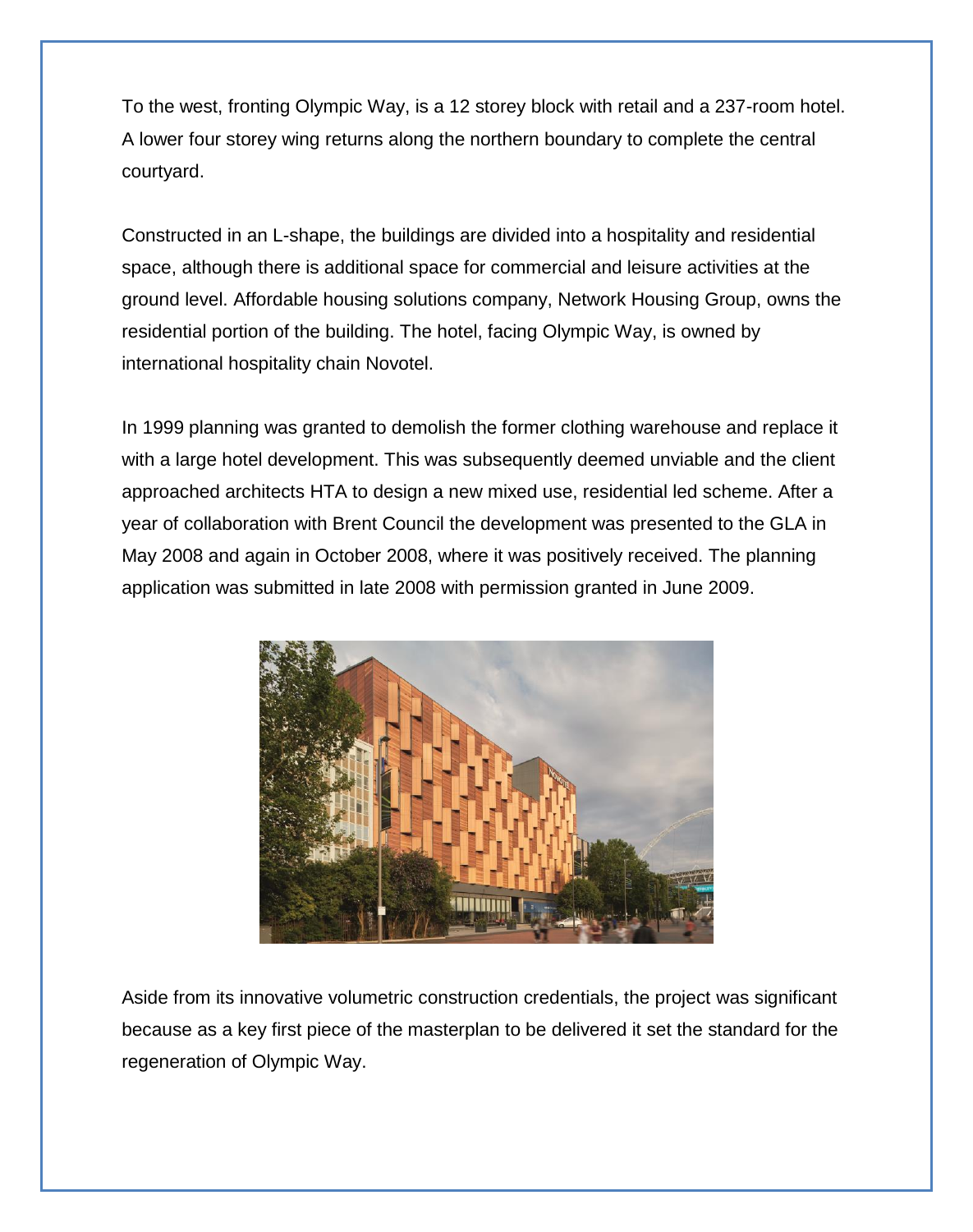Furthermore, it provides an exemplar model for mixed use development; achieved through a carefully considered juxtaposition of uses, a blend of public vs. private space and access, and a successful balancing of the need for privacy, security and shelter against the need for open aspect, views, and increased footfall for retail/commercial offer.



The new appearance of Olympic Way: a rear-ventilated ALUCOBOND® spectra Cupral façade now features an eye-catching metallic shimmer. 1,100 square metres of ALUCOBOND® panels envelop the building.

The off-site manufacturer of the modular designs, Vision Modular Systems (VMS), constructed prefabricated modules that were delivered by crane at pre-determined times to the site. Delivering and assembling roughly eight modules a day, each module was craned into position. However, the exterior cladding and roofing systems were installed on site.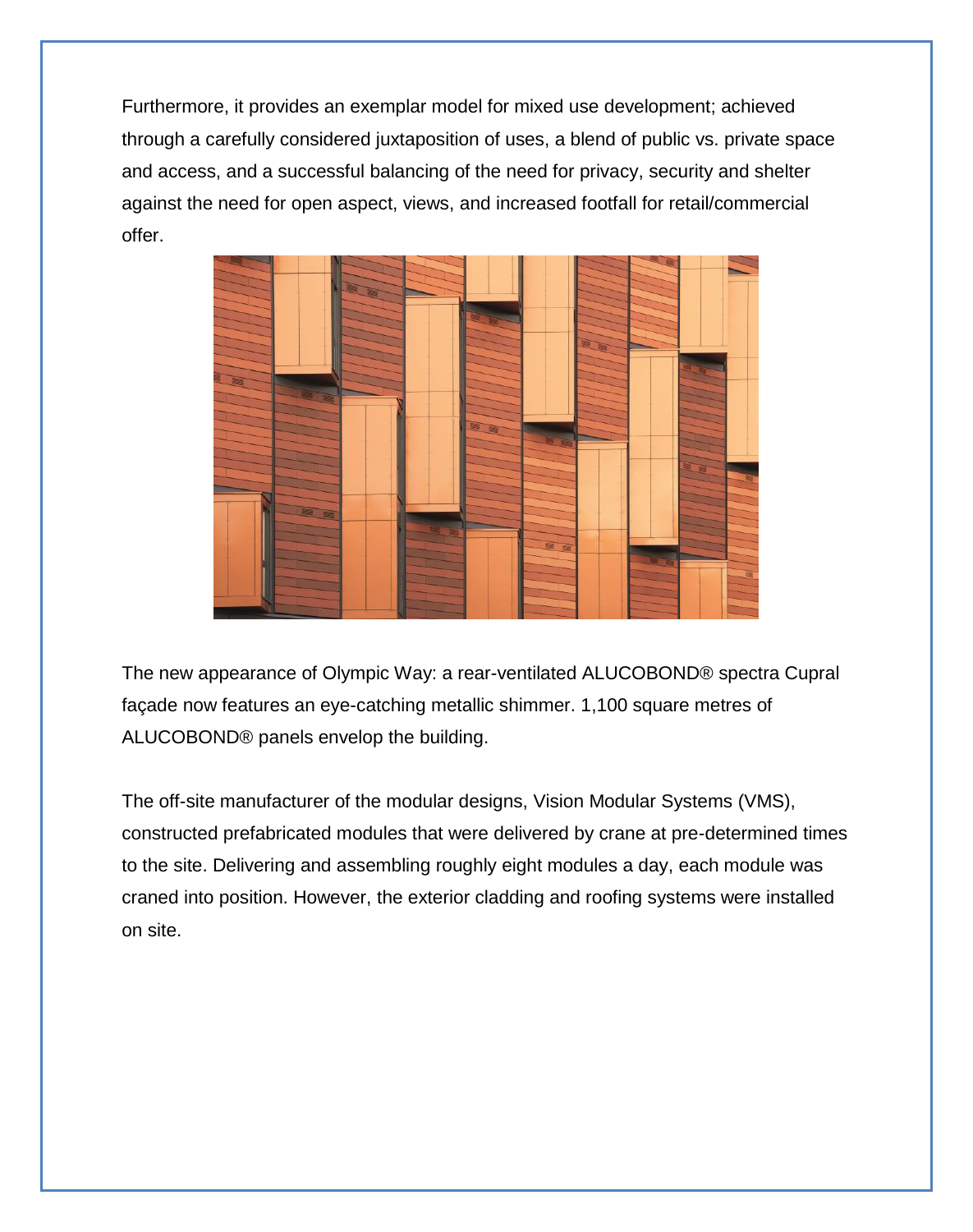Showcased as protruding window boxes, ALUCOBOND® PLUS spectra Cupral was chosen for the exterior design of the 237-room hotel. Spectra is an ALUCOBOND® finish series known for its natural lustre and ability to change colour based on focal viewpoint and natural light. The versatility and constantly changing nature of the cladding material allows for a playful exterior design.



| Project                  | Novotel Wembley, London          |
|--------------------------|----------------------------------|
| Material                 | <b>ALUCOBOND® PLUS</b>           |
| Surface/Colour           | spectra Cupral                   |
| <b>Construction Type</b> | Cassettes – special construction |
| <b>Building Owner</b>    | Pinnacle Developments Ltd        |
| Planning (Architect)     | <b>HTA Design LLP</b>            |
| Fabricator/Installer     | <b>Booth Muirie/Harley</b>       |
| Year of construction     | 2012/2013                        |
| Copyright pictures       | <b>Richard Gooding</b>           |